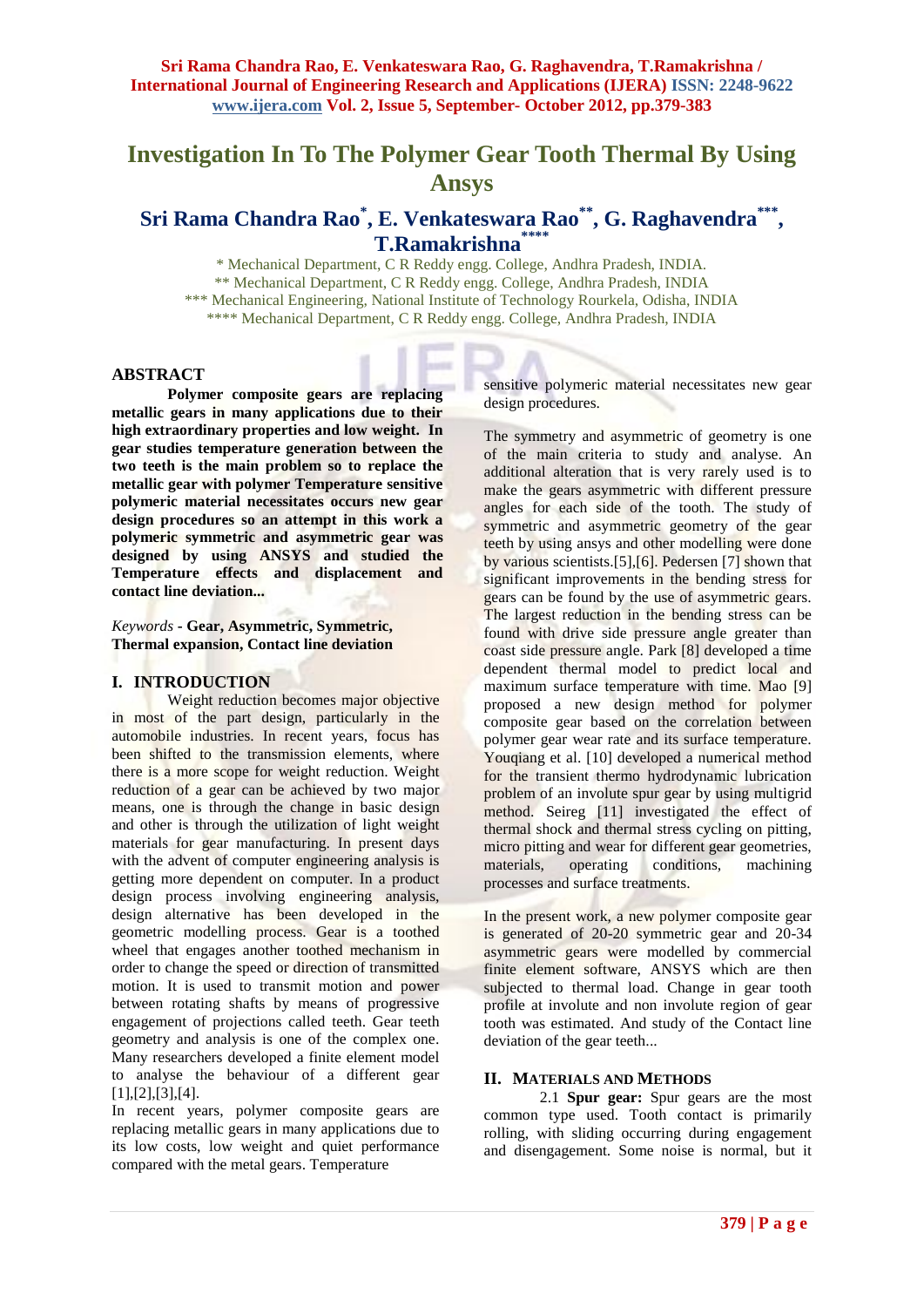may become objectionable at high speeds. The spur gear is shown in figure 1



Fig 1**.** spur gear

#### 2.2 **Procedure to find the contact line deviation**

Contact line Deviation is observed by importing the gear tooth profile co-ordinates from ANSYS to AUTOCAD and the contact points of the mating teeth is pointed out by rotating those mating teeth to different angles like 5°, 10°,15° with respect to their base centers. Line joining the contact points forms the contact line. Comparison study is done between the contact lines at room temperature to the lines at different elevated temperatures for both symmetric and Asymmetric gears.

#### 2.3 **Terminology**

The first step of learning gear design is to know the basic terminology of the gear the basic terminology shown in figure 2. Since spur gears are the most common form of gearing, it will be used to illustrate the nomenclature of gear teeth. The following figure is presented by Shigley et al. [12] and displays the nomenclature of spur gear teeth. Gear tooth parameters used in this work are given in table 1 and the material specifications are given in table 2.

The symmetric and asymmetric shapes of the gear tooth profile which is developed in ANSYS is given in the figure and the meshed figures are given

Top land

Addendum

Pitch circle

Clearance

circle

Width of

space

Dedendum

circle

circle

| Table 1 Gear tooth parameters used |  |
|------------------------------------|--|
|------------------------------------|--|

| <b>Parameter</b>           | Value |    |
|----------------------------|-------|----|
| Pressure angle $(°)$       | 20    | 34 |
| Module (mm)                | 3     |    |
| Number of teeth            | 18    |    |
| Pitch circle diameter (mm) | 54    |    |
| Tip circle diameter (mm)   | 60    |    |
| Root circle diameter (mm)  | 46.50 |    |
| Base circle diameter (mm)  | 50.74 |    |
| Face width (mm)            | 8     |    |
| Root fillet radius (mm)    | 1.14  |    |

#### Table 2 Properties of material used in analysis

| Material                                                       | Poly<br>propylene |
|----------------------------------------------------------------|-------------------|
| Modulus of elasticity (MPa)                                    | 900               |
| Poisson's ratio                                                | 0.42              |
| Density $(Kg/m^3)$                                             | 893               |
| Expansion<br>Thermal<br>secant<br>coefficient ( $\sqrt{^0C}$ ) | $3.3E - 5$        |
| Thermal Conductivity( $W/m$ - ${}^{0}C$ )                      | 0.3               |



Fig.2 Nomenclature of spur gear teeth

Fillet radius

Circular

pitch

Tooth thicknes

Clearance

Addendum

dum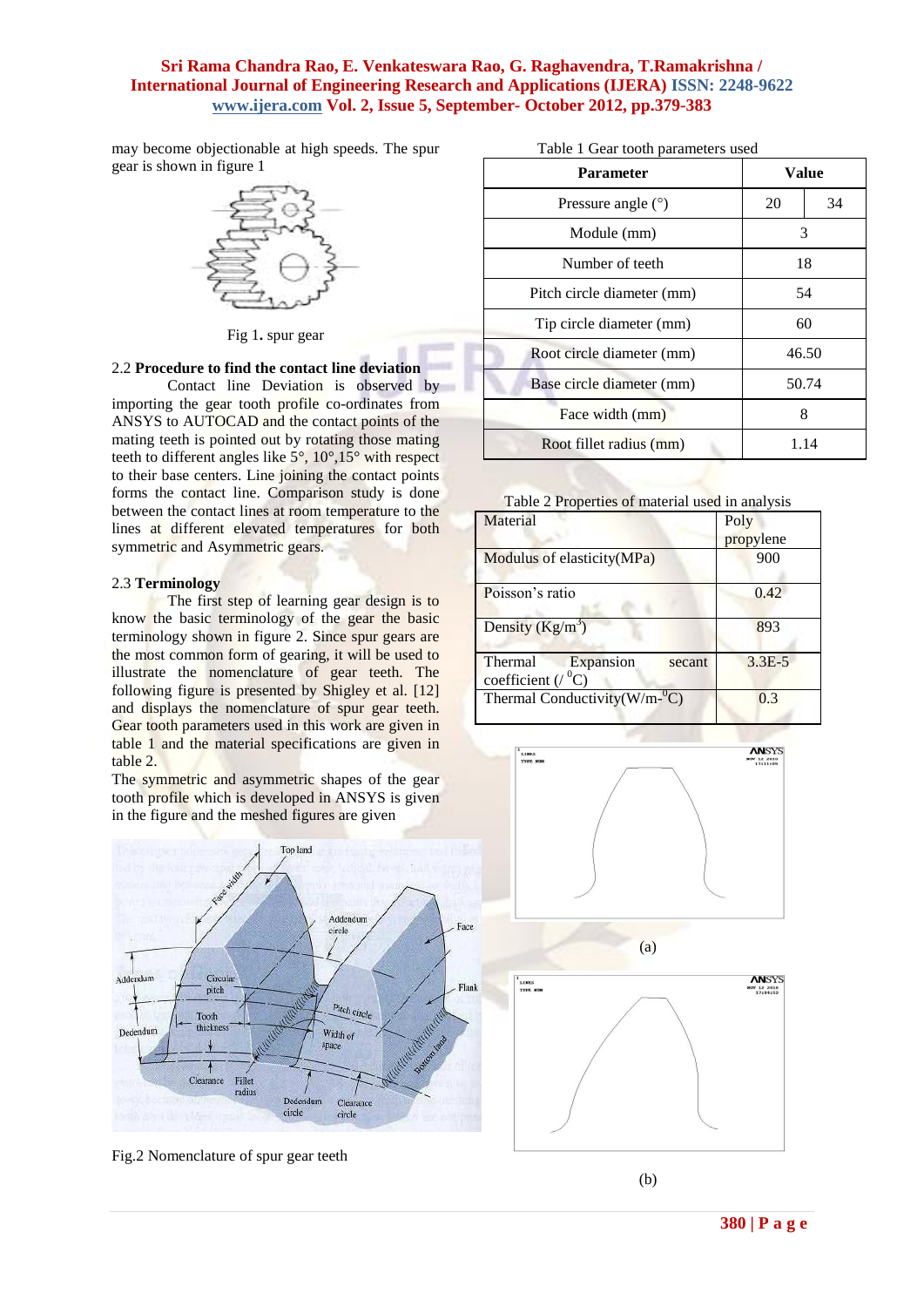

From figures 5 (a-d) represent the displacement of teeth profile at different elevated temperatures like 50°C, 75°C, 100°C, 125°C. As the temperature increases, the amount of expansion in the profile area increases. The enlarged view of the excel plots are shown for the understanding clear picture of thermal expansion at different temperatures. In the enlarged view, the displacement is clearly visible at highest temperature where as for other temperatures it is almost seems to be coinciding due to very less displacement.





Fig.5 (a-d) shows the displacement symmetric of teeth profile at different elevated temperatures like 50°C, 75°C, 100°C, 125°C

From figures 6 (a-d) represent the displacement of asymmetric teeth profile at different elevated temperatures like 50°C, 75°C, 100°C, 125°C. As the temperature increases, the amount of expansion in the profile area increases. The enlarged view of the excel plots are shown for the understanding clear picture of thermal expansion at different temperatures. In the enlarged view, the displacement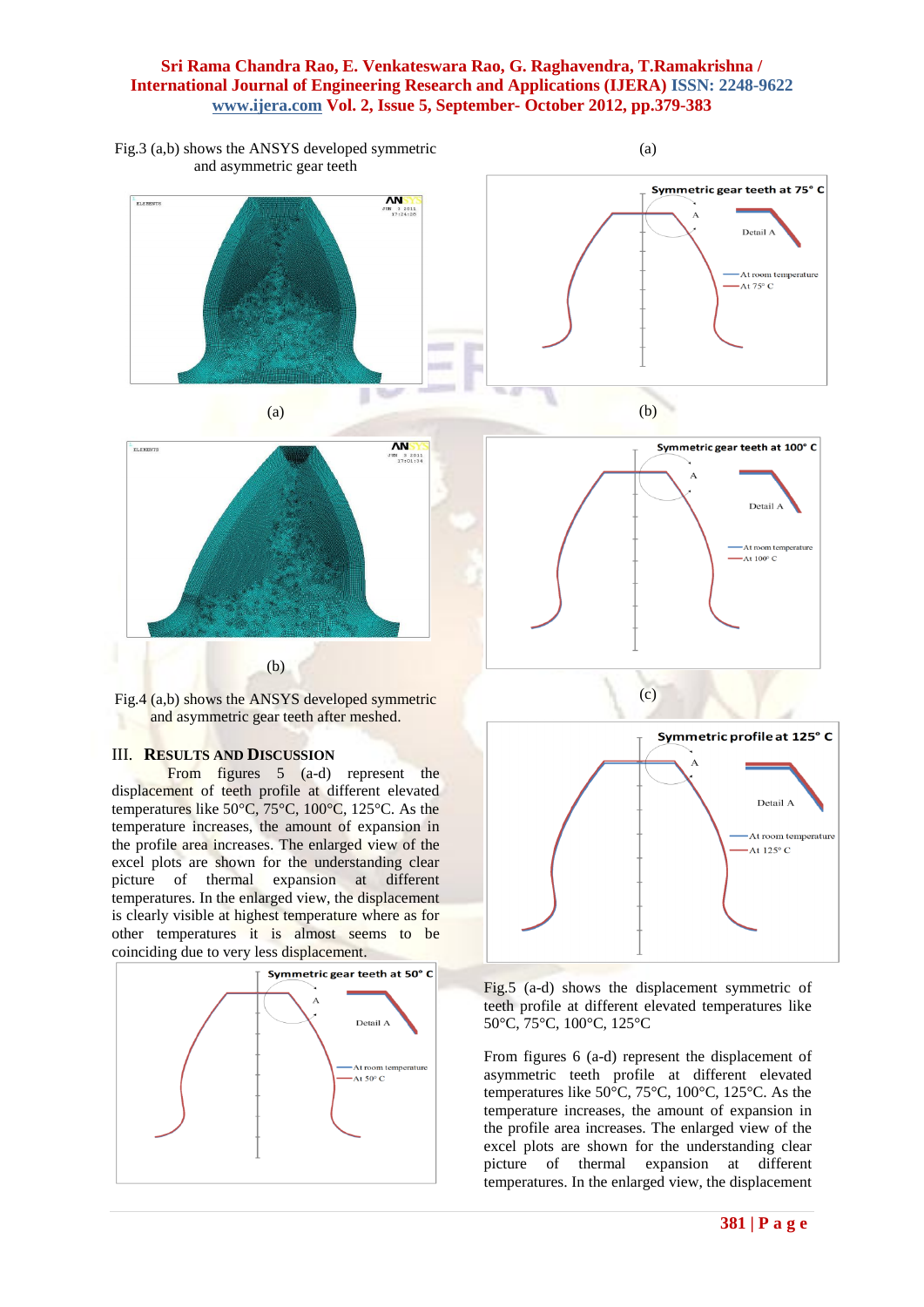is clearly visible at highest temperature where as for other temperatures it is almost seems to be coinciding due to very less displacement.



(d)

Fig 6 (a-d) shows the displacement asymmetric of teeth profile at different elevated temperatures like 50°C, 75°C, 100°C, 125°C



Fig 7 Comparison curve of contact lines between 200 profiles of asymmetric and symmetric gear teeth profiles from tip to bottom of the involute.

Comparison curve for contact lines is drawn between Symmetric and Asymmetric with 200 side gear tooth involute portions. The contact line deviation due to temperature rise is observed to be higher in Symmetric gear teeth profile when compared with Asymmetric gear teeth of 20° side (As seen in Fig 7). The contact line mates exactly at the pitch point and deviates the most at the top and bottom positions which is analogous to the tip and base circle position of the gear teeth.



Fig 8 Comparison curve of contact lines between 340 profile of Asymmetric gear teeth and Symmetric gear teeth from tip to bottom of the involute.

Comparison curve for contact lines is drawn between Symmetric and Asymmetric with 340 side gear tooth involute portions. It is found that contact